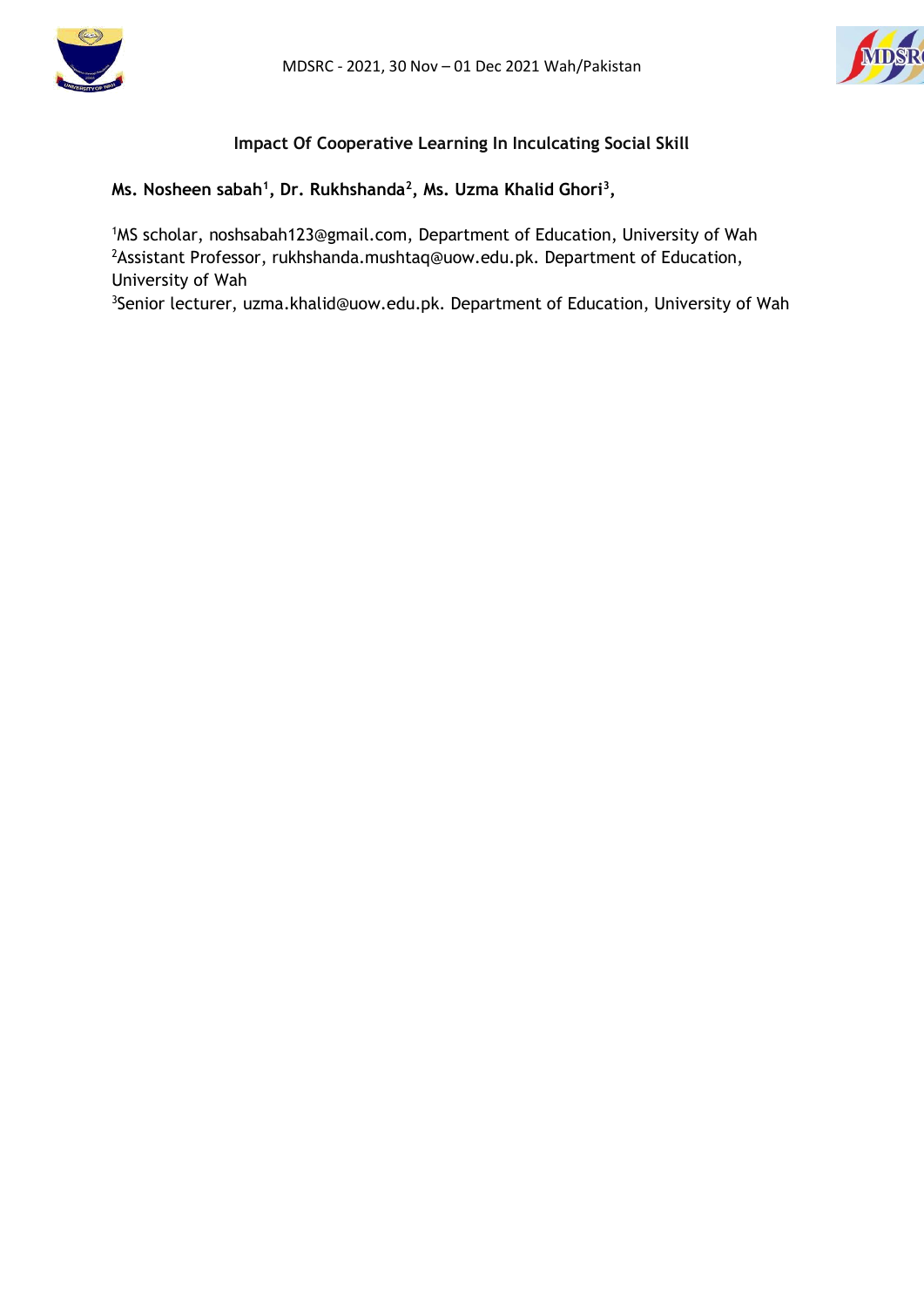



#### **ABSTRACT**

Apart from it, teaching strategy is to learn a social skill; students must see the need and understand the skill before they practice it in classroom how well they have used the social skill. It is a great teaching policy that connects students' different skills and intellectual and social skills to raise their achievement in learning. It has been viewed that social skill has successfully been used into classrooms for students of all ages and ability levels, going from playschool through college level where they complete a variety of tasks or projects related to a group of content areas. Cooperative learning highlights the key role of teachers in organizing group activities. The main objective of conducted the research is find out the **Impact of Cooperative Learning. In Inculcating Social Skill**. The study is descriptive quantitative research. The Sample consists 350 students of secondary schools in Gilgit, Pakistan. The data was collected through questionnaire.

It is revealed from the study that cooperation classes is an important factor that improves social skills

KEY WORDS: *cooperative learning, skills generating, social skills*

#### **1. Introduction**

Apart from it, teaching strategy is to learn a social skill; students must see the need and understand the skill before they practice it and process how well they have used the social skill. It is a great teaching policy that connects students' different skills and intellectual and social skills to raise their achievement in learning (Johnson & Johnson 1990). It has been viewed that social skill has successfully been used into classrooms for students of all ages and ability levels, going from playschool through college level where they complete a variety of tasks or projects related to a group of content areas. Cooperative learning highlights the key role of teachers in organizing group activities (Marzano et al., 2001, Law, 2008) It has been observed that cooperation in writing classes is an important factor that improves communication and (Yumi & Erina, 2015; Ahmadi et al., 2014; Shi, 1998) Its focus has been moved to the role of teachers' discourse during cooperative learning and its effect on the quality of group discussions and learning (Johnson & Johnson 2002; Neber et al., 2001; Gillies 2004; Hertz-Lazarowitz & Shachar 1990)

There are certain components which distinguish cooperative learning from team work They include:(a) Positive interdependence The group members' learning depends on the actions that each member of the group performs; (b) face-to-face interaction. At some point in the process, the members of the group work face-to-face, bettering their social adaptation and competence; (c) individual responsibility. No member of the group can be successful without the success of the others; (d) small group interpersonal skills. Learners must learn interpersonal and communication skills along with other skills in order to accomplish common goals; (e) group processing. A cooperative group works well when it reflects on its performance (Johnson and Johnson, 1989). The benefits of Cooperative Learning do not come about automatically: they come from the positive effects when teachers can be reflected. Teachers are confused about Cooperative Learning methods, because teachers and students are inadequately prepared . (Sharan 2010). Though this method has been globally investigated and recognized as an effective strategy to enhance student learning and social skills, it cannot be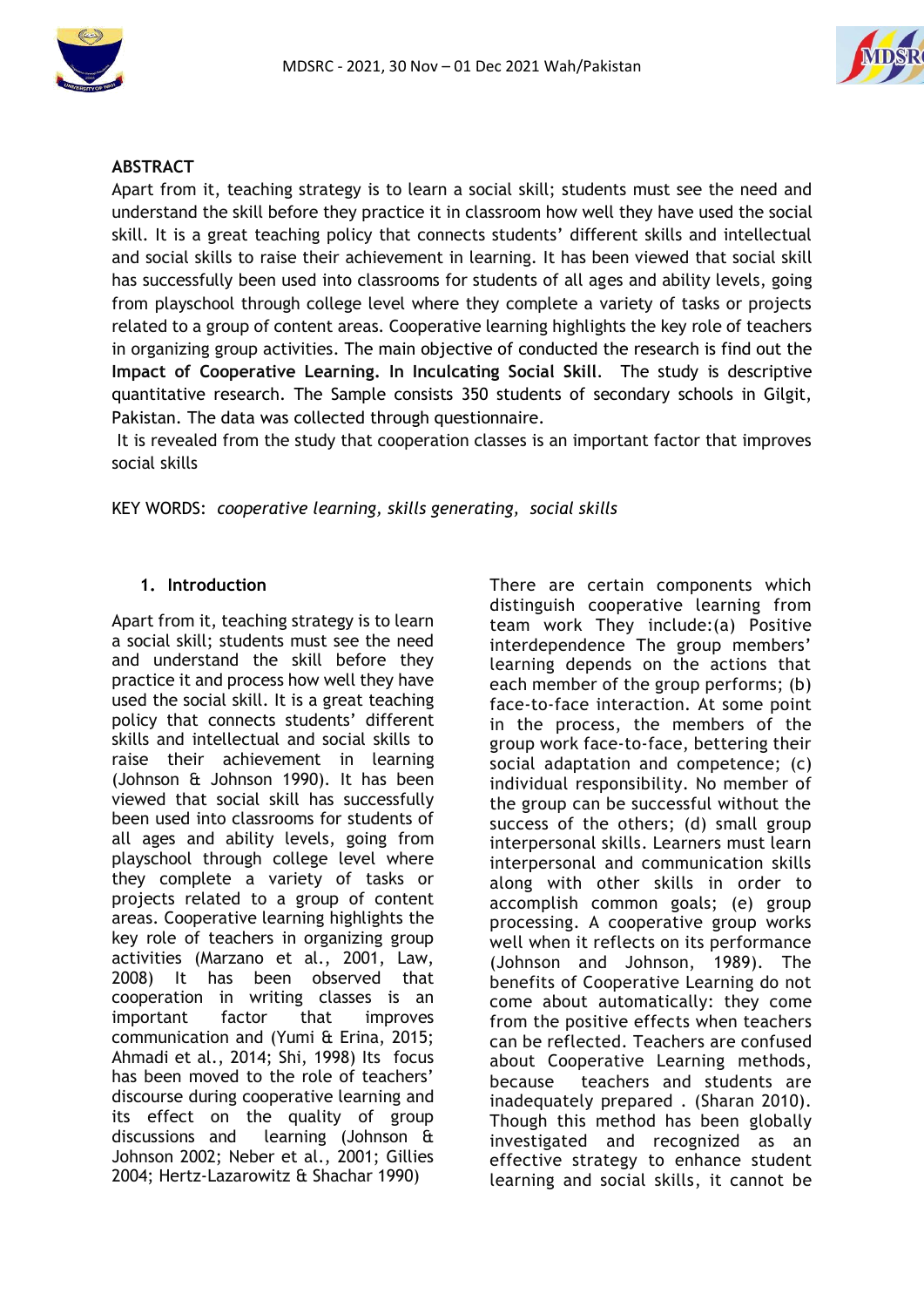

'repeated in the same way and with the same actions in each country, as can we learned from different studies. (Gobbo, Jacobs, and Pescarmona 2010).

### **2. Objectives of the study the objective of the study includes;**

• To highlight the impact of cooperative learning in inculcating social skills.

To know the perception of students about the social skills.

# • **3.1 Research Design**

Research design is the structure of research methods and techniques chosen by a researcher. It creates the proposal for the collection, measurement and analysis of data. It was a quantitative Method Research and secondary high schools was taken as a sample. the questionnaires from 250 students to collect data questions contained 35.

### **3.2 Sample**

A sample is a smaller and controllable form of a larger group. It is a subcategory containing the characteristics of a larger population. These are used in statistical testing where the population sizes are too big for the test to cover all possible members (Kenton, 2019). A sample easily provides information related to the population. Sampling is the most important part in data collection, without this conduction of research was not possible.

The population of the study is secondary schools of Gilgit Baltistan. The sample of the study was 250 students of secondary schools of Gilgit Baltistan.

Likert scale was devised in order to measure 'attitude' in a scientifically accepted and validated manner in 1932. An attitude can be defined as preferential ways of behaving/reacting in a specific circumstance rooted in relatively enduring organization of belief and ideas (around an object, a subject or a concept) acquired through social interactions .The

issue is how to quantify these subjective preferential thinking, feeling and action in a validated and reliable manner: a help is offered by Likert scale .The original Likert scale is a set of statements (items) offered for a real or hypothetical situation under study. Participants are asked to show their level of agreement (from strongly disagree to strongly agree) with the given statement (items) on a metric scale. Here all the statements in combination reveal the specific dimension of the attitude towards the issue, hence, necessarily inter-linked with each other.

# **3.3.3 Questionnaires**

The main component of the questionnaires consists of:

> i. Improve Social skills of students through cooperative learning

### **Data analysis and Discussion**

**Cooperative learning activities promote social skills**

 The respondent student's responses show that the cooperative learning activities promote social skills. Therefore 60.2% respondent's students were agreed and majority of teachers were observed that cooperative learning activities promote social skills. Similarly(Johnson & Johnson, Butera 1990,2015)

**Teachers place students into mixed ability groups, promote social skills**

• The respondent student's responses show that when teachers place students into mixed ability groups promote social skills.<br>Accordingly 58.6% respondent Accordingly 58.6% respondent students were agreed and majority of teachers were talked that when teachers place students into mixed ability groups promote social skills.

**Cooperative learning helps students to increase positive attitude**

 The respondent student's responses show that the cooperative learning helps students to increase positive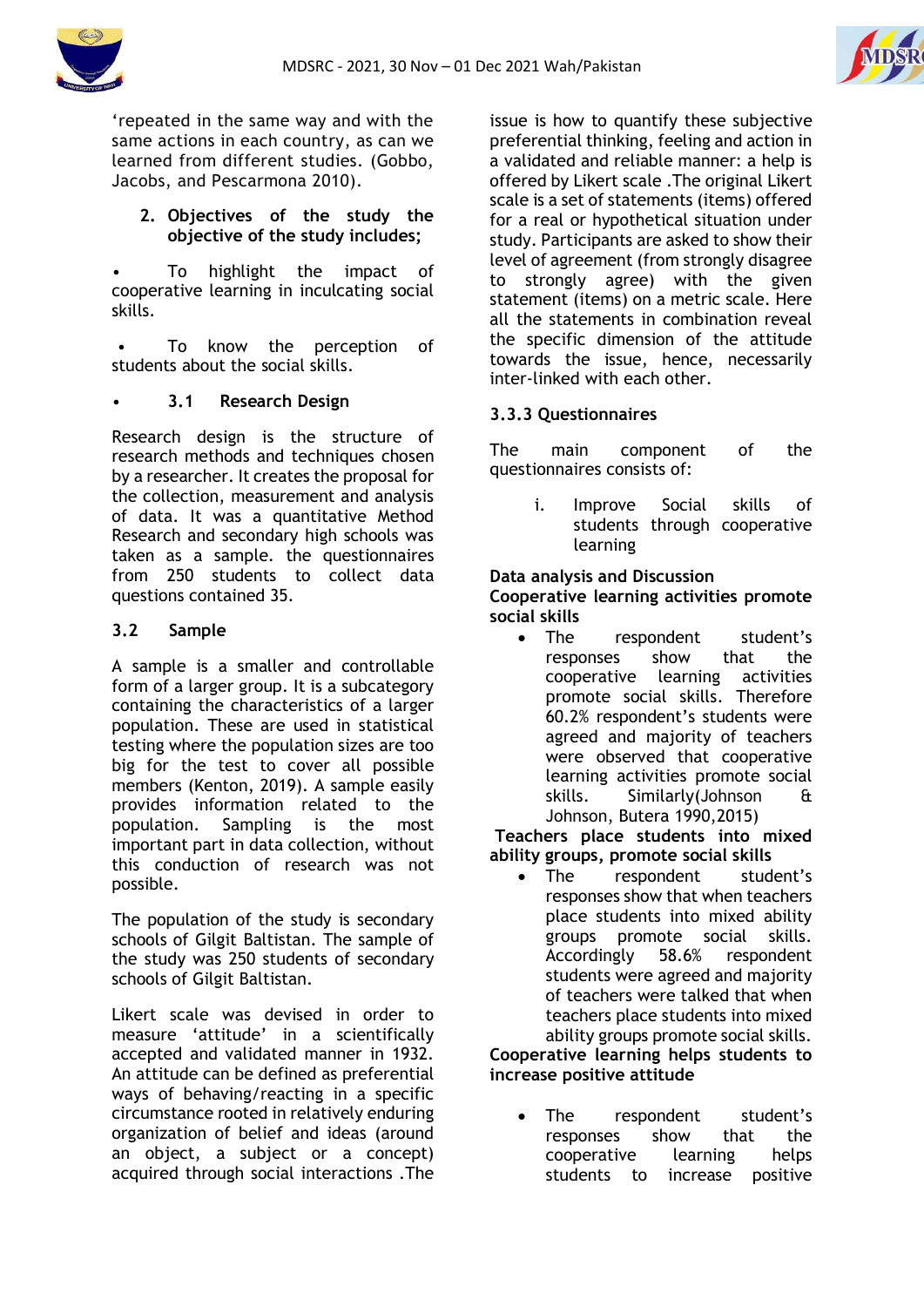



attitude. As a result 75% respondent student was agreed and majority of teacher were argued that cooperative learning helps students to increase positive attitude.

**Cooperative learning Students have ability to adopt social values in classroom**

 The respondent student's responses show that the cooperative learning students have ability to adopt social values in classroom. So 76.6% respondent students were agreed and majority of teachers were mentioned that through cooperative learning students have ability to adopt social values in classroom.

### **Cooperative learning students share their things**

 The respondent student's responses show that the cooperative learning students share things. Thus 74.7%respondent was agreed and majority of teachers were viewed that in cooperative learning students share their things. **Cooperative learning activities** 

**students use manners**

• The respondent student's responses show that cooperative learning activities students use manners. Accordingly 78.9% of the respondent agreed and majority of teachers were talked that cooperative learning activities students use manners.

# **Cooperative learning students work together for a common goal.**

The respondent student's responses show that the cooperative learning students work together for a common goal. Consequently 65.6% of the respondent agreed and majority of the teachers said that cooperative learning student's work together for a common goal.

**1. Conclusion**

Social skills It was concluded that cooperative learning improve social skills of students. There is no doubt social skills play vital role to increase socialization and social activities make students confident and bold enough to become an active social member. Even though School is a social institution where students promote social qualities.it is a platform where every student is actively participation. When they interact to each other they enhance their social skills. Students adopt social values as well as respect different a social value which are exciting in the classroom students share and contribute their things which they have develops in the classroom. And indeed create friendship among students. They share things for good result and achieving for a common goal. In classroom there are many students having different cultures, through cooperative learning each and every students adopt and respect the other cultures .It shows positive manners, performing activity during presentations and when shares ideas to each other. Students are easily able to solve their problems. When students speak or share his knowledge in a group under the supervision of a supervisor or teacher; they become bound to be careful of social values. it is necessary for students to improve social skills because Students express them self in class, school and society. I it develop their confidence the he communicate their ideas and feelings among class, School and society. Sharing and caring to each other.

# **5. References**

[1]Johnson, D. W., & Johnson, R. T. (2009). An educational psychology success story: Social interdependence theory and cooperative learning. *Educational researcher*, *38*(5), 365 379.

[2] Johnson, D. W., & Johnson, R. T. (2009). An educational psychology success story: Social interdependence theory and cooperative